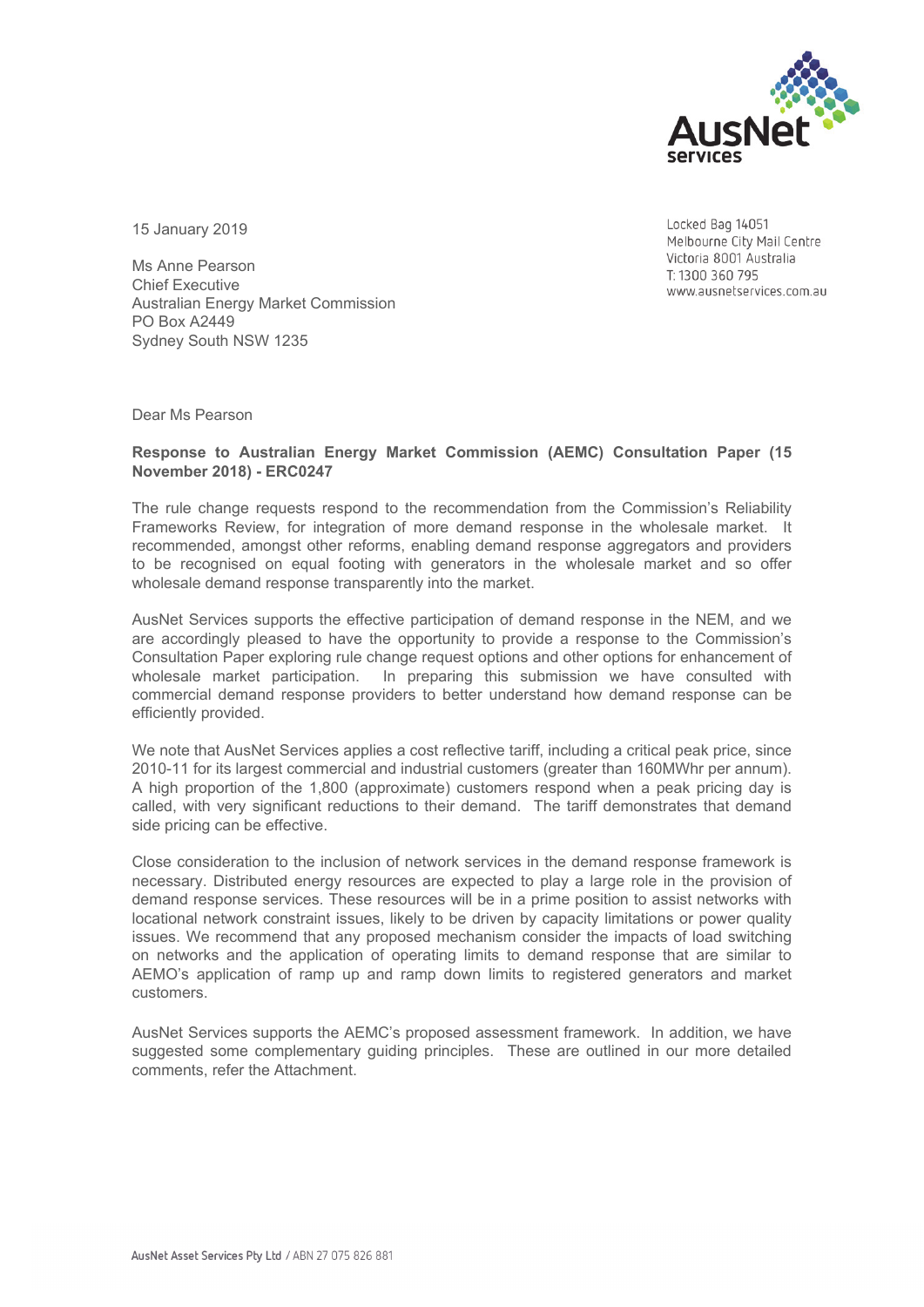

Since demand response already does occur in the wholesale market, and major shortcomings are lack of information transparency for participants, our conclusion is that a staged implementation plan for a demand response mechanism would be preferable. This would allow the AEMC to gather and use learnings to develop a non-distortionary, transparent, robust and efficient mechanism. The plan could incorporate:

- An initial stage aimed at developing a demand response register, as proposed by the Australian Energy Council. This provides a relatively low-cost opportunity to gather information on the availability of demand response services. The attachment identifies information that could be included in the register in the Attachment;
- A second stage aimed at implementing a separate demand response market, which appropriately considers network support service needs.

The Attachment provides a more detailed response to the questions posed by the AEMC in its consultation paper.

We would be pleased to respond to any queries regarding our submission and look forward to participation in the subsequent phases of the Commission's work.

Sincerely,

Kehin Gebert

Kelvin Gebert **Manager Regulatory Frameworks**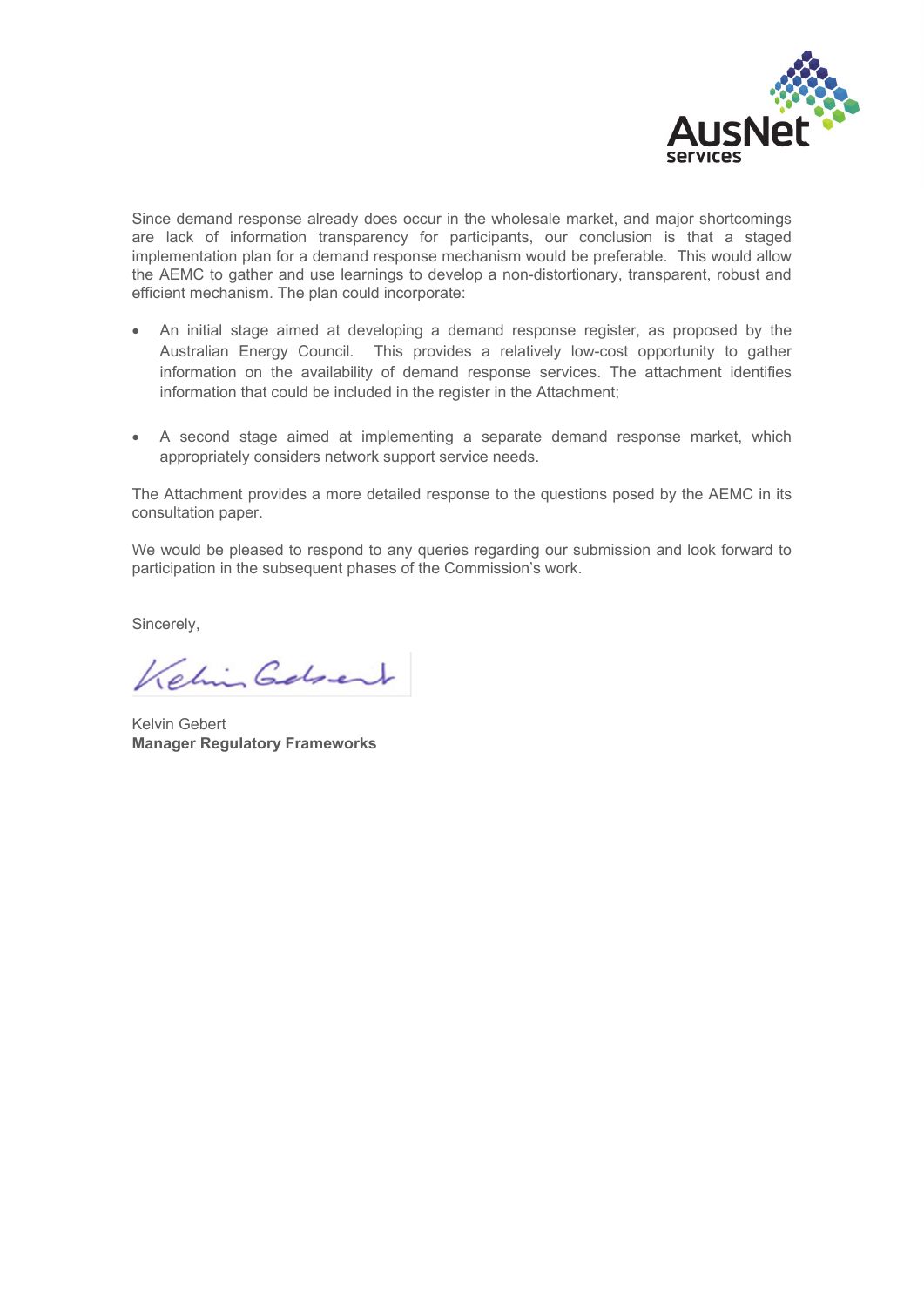# **Attachment – Detailed Response**

This attachment focuses on proposing key guiding principles for the development of a Wholesale Demand Response Mechanism and a staged process, as well as responding to some of the issues raised in the AEMC's consultation paper.

## **1. Guiding Principles for a Demand Response Mechanism**

The following guiding principles are important for the design of a demand response mechanism, and complement the assessment framework proposed by the AEMC.

- 1. Transparency in the marketplace
	- a. All participants in the broader demand response marketplace should have affordable and timely access to available market data where that facilitates the accurate and efficient settlement of demand response transactions.
	- b. Demand response transactions rewarded by the market should be transparent to DNSPs and customers.
- 2. Resilient framework technology neutral and adaptable
	- a. Any technical requirements to register and participate in the marketplace should allow for a diverse range of device capabilities. Flexibility in this regard will increase the demand response market size and value, and bring forward market development.
	- b. Any scheme should offer appropriate incentives and flexibility to innovators and encourage them to create novel consumer offerings.
- 3. Administrative and implementation costs
	- a. Market and registration thresholds should be considered on a cost benefit basis, noting the penetration of different types of demand response and existing supply side thresholds already in place.
	- b. Investment in demand response mechanisms should be proportionate to the opportunity for demand response and a staged approach will help achieve this.
- 4. Non-distortionary efficient and robust market design
	- a. The design of any market mechanism should balance complexity and efficiency. Higher levels of complexity risk higher implementation and compliance costs.
	- b. Any proposal should consider how more value may be captured from any existing automated load systems.
	- c. The early stages of implementation of any scheme should allow for later adaptation, particularly within the context of wholesale settlement.
	- d. Market design should be cognisant of the impacts on competition in associated markets, for example, the electricity retail market.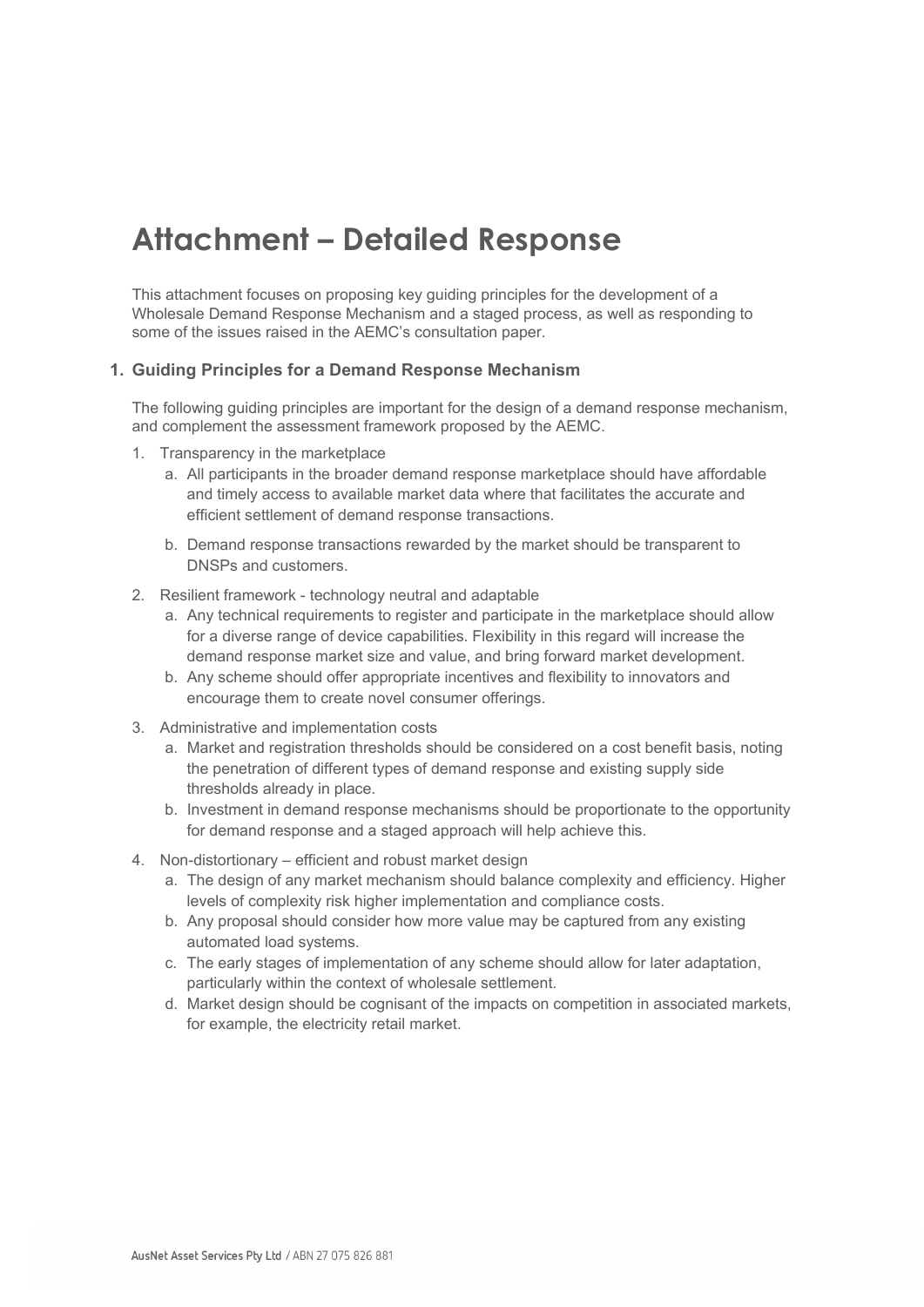## **2. Adopting a staged approach to the implementation of a Demand Response Mechanism**

We believe a staged approach could be adopted in implementing a demand response mechanism. This will allow the gathering of demand response information, initially at low cost, to ensure that informed decisions can be made about:

- The types of demand response that should be included in the mechanism, and the technical characteristics and compliance requirements that should apply to different types of demand response services
- The inclusion of services for distribution networks, and the flexibility that can be provided by demand response, for example allowing for an increase and decrease in demand
- The extent of the systems required to increase the visibility of, and coordinate, demand response.

Our suggested approach includes the following steps:

1. Initially, gather information on demand response via a Demand Response Register, as proposed by the Australian Energy Council, to understand the penetration, location, types and behaviours of demand response available across the NEM.

Information to be captured by the register should include:

- a. The dispatchability, response time, ramp rates, energy or duration limits and general ability of a demand response device or fleet to meet the technical requirements important to AEMO and NSPs.
- b. The inherent reliability of a demand response system, fleet or device to provide an agreed service. This should consider all devices from residential to commercial and industrial customers.
- c. The contract relationships including the contracting parties, their market registrations, services provided and selected settlement mechanism.
- 2. Specify the services that can be delivered by demand response, and a baseline methodology for predictable and controllable loads (likely to be Commercial, Industrial and Small to Medium Enterprise).
- 3. Augment this market to include residential loads, and define the requirements for providers of frequency control ancillary services via demand response.
- 4. Identify options, and quantify the cost, to incorporate the demand response market as part of the overall co-optimisation process within the NEM. The aim here would be to minimise the amount of changes required to existing NEM and retail systems.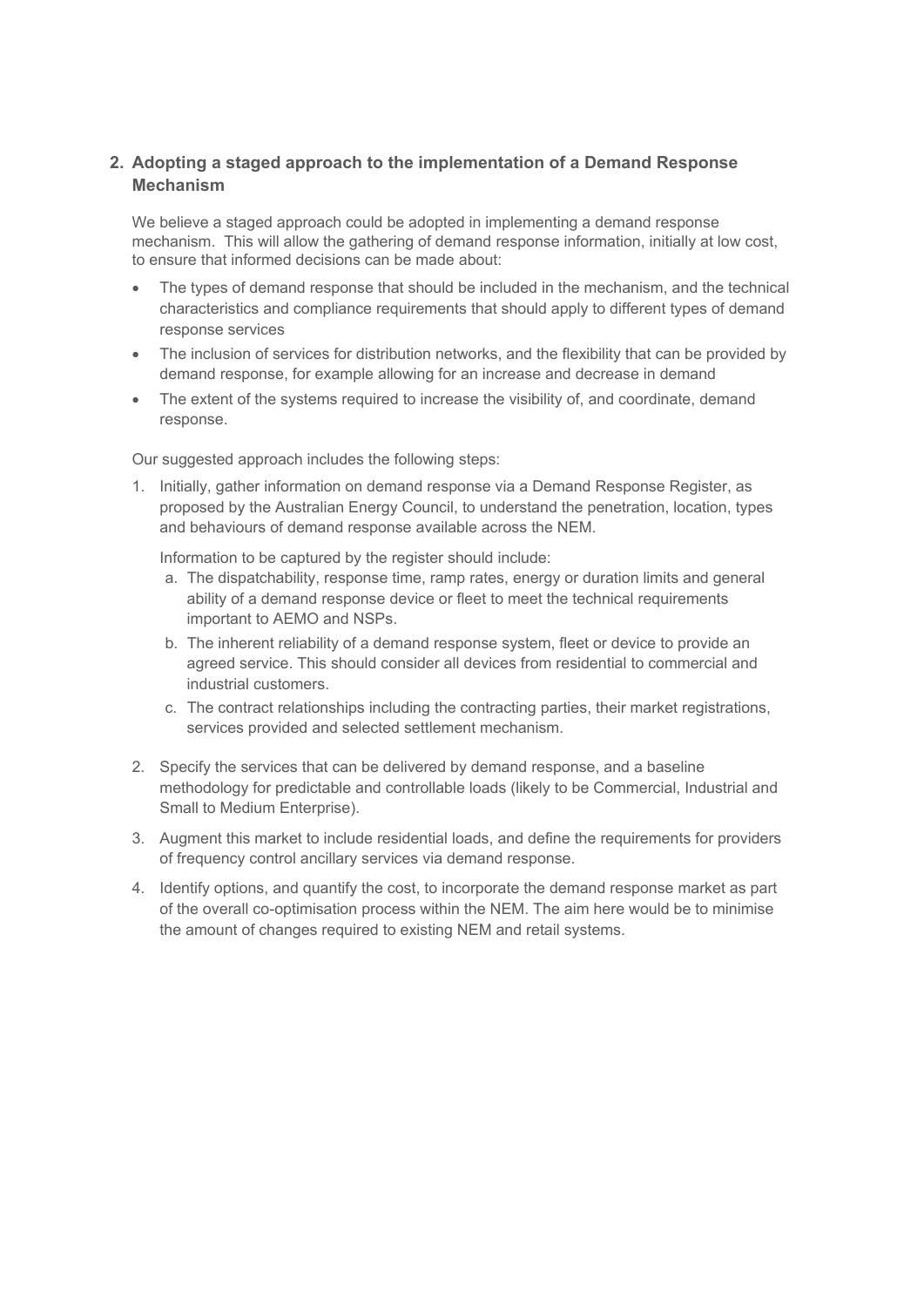# **3. Areas of focus for consultation paper**

# **3.1. Demand response participation – classifications and compliance requirements**

Demand response appetite appears to be strong amongst customers, based on our experience with current demand response programs led by AusNet Services. We also have a 20 MW commercial and industrial demand response portfolio associated with our cost reflective critical peak tariffs, and we have recently demonstrated a residential demand response of 30% across 700 participating customers.

We support the need for reform, given our experience with customer-elected demand response. All types of demand side participation should be provided for – scheduled, semi-scheduled and non-scheduled. Importantly:

 Participation should allow for decreases and increases in demand, depending on the nature of the issue we are aiming to address.

This would also apply for operational imbalances in supply and demand within the wholesale market, potentially driven by intermittent generation.

 Where practical, demand response services should be treated similarly to generation services. Thresholds and criteria that apply to the classification and registration of generation services should also be applied to demand response.

This would include the ability for demand response services to be classified as scheduled, semi-scheduled or non-scheduled depending on:

- o the type of services able to be provided
- o monitoring and control systems available
- o the amount of response (MW) available to the market, and
- o the amount of energy (MWh) expected to be offset in the market annually.

Demand response compliance requirements should have a common logical basis to that of generators.

### **3.2. Incorporating embedded generation and storage**

Generation from embedded generators and storage can have the impact of either decreasing load through behind-the-meter supply or increasing generation (export from site). Given the equivalence of these outcomes, we believe the proposed mechanism should be designed to accommodate embedded generation and storage and coordinate with rules covering Small Generation Aggregation.

### **3.3. Baselines**

In principle, risk should be allocated to the party best able to manage that risk. However, there are two major related baseline risks - baseline estimation uncertainty and demand response dispatch uncertainty. Statistically, it is difficult to estimate these quantities accurately and independently. Additionally, there are strong incentives for retailers and aggregators to exploit this uncertainty and game any wholesale demand response mechanism. In practice, this means that the issue of baseline risk allocation and the design of wholesale demand response incentives cannot be separated. By contrast, standard load and generation is measured precisely by a meter and there is little room for gaming.